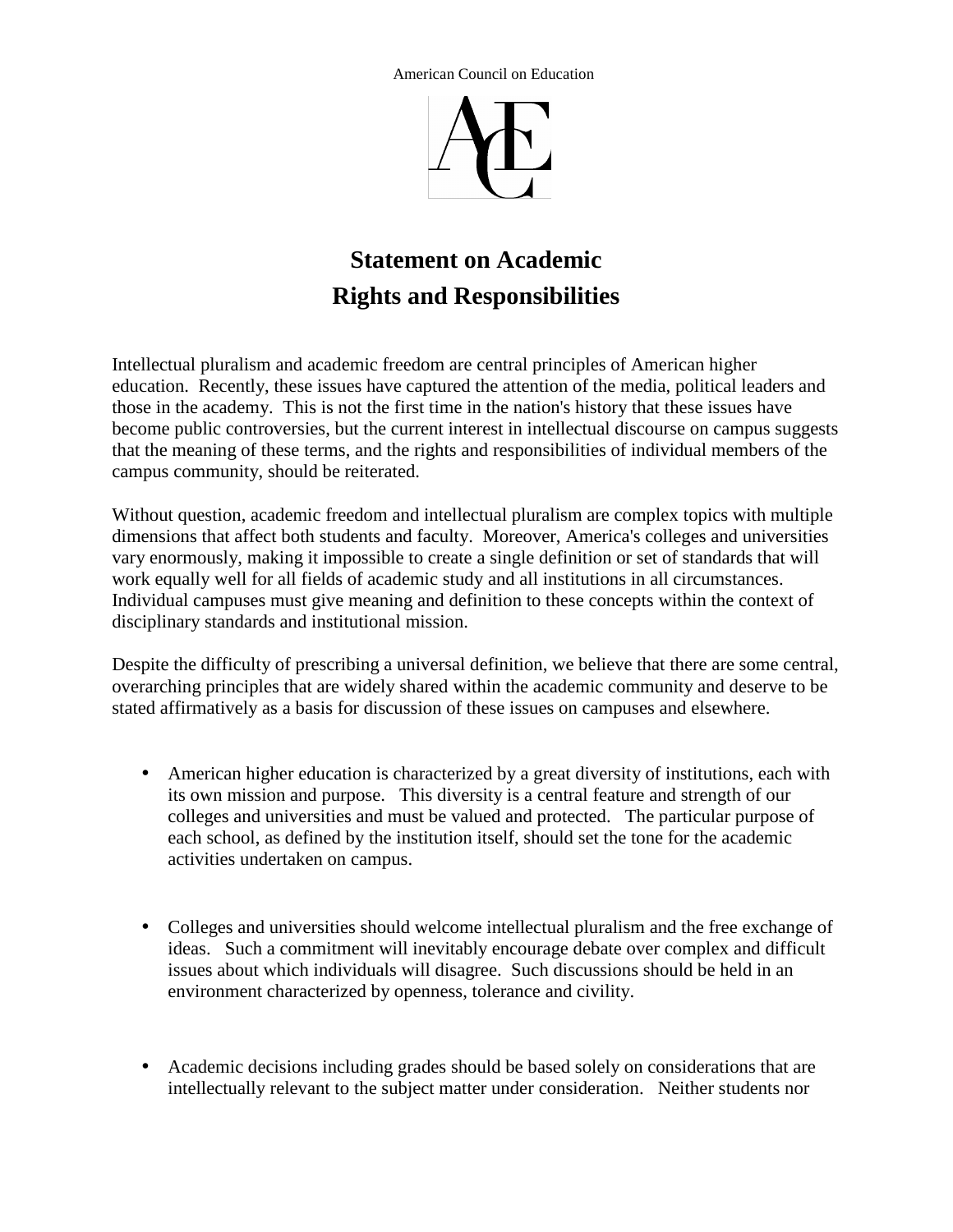*Statement on Academic Rights and Responsibilities Page 2 of 3* 

faculty should be disadvantaged or evaluated on the basis of their political opinions. Any member of the campus community who believes he or she has been treated unfairly on academic matters must have access to a clear institutional process by which his or her grievance can be addressed.

- • The validity of academic ideas, theories, arguments and views should be measured and universities and is determined by reference to the standards of the academic against the intellectual standards of relevant academic and professional disciplines. Application of these intellectual standards does not mean that all ideas have equal merit. The responsibility to judge the merits of competing academic ideas rests with colleges profession as established by the community of scholars at each institution.
- obligation to ensure that academic freedom is protected for all members of the campus community and that academic decisions are based on intellectual standards consistent • Government's recognition and respect for the independence of colleges and universities is essential for academic and intellectual excellence. Because colleges and universities have great discretion and autonomy over academic affairs, they have a particular with the mission of each institution.

June 23, 2005

The following organizations have endorsed this statement:

- American Association of Community Colleges
- American Association of State Colleges and Universities
- American Association of University Professors
- American Council on Education
- American Dental Education Association
- American Political Science Association
- Association of American Colleges and Universities
- Association of American Law Schools
- Association of American Universities
- Association of Catholic Colleges and Universities
- Association of Governing Boards of Universities and Colleges
- Association of Higher Education Facilities Officers
- Association of Jesuit Colleges and Universities
- The College Board
- College Student Educators International
- College and University Professional Association for Human Resources